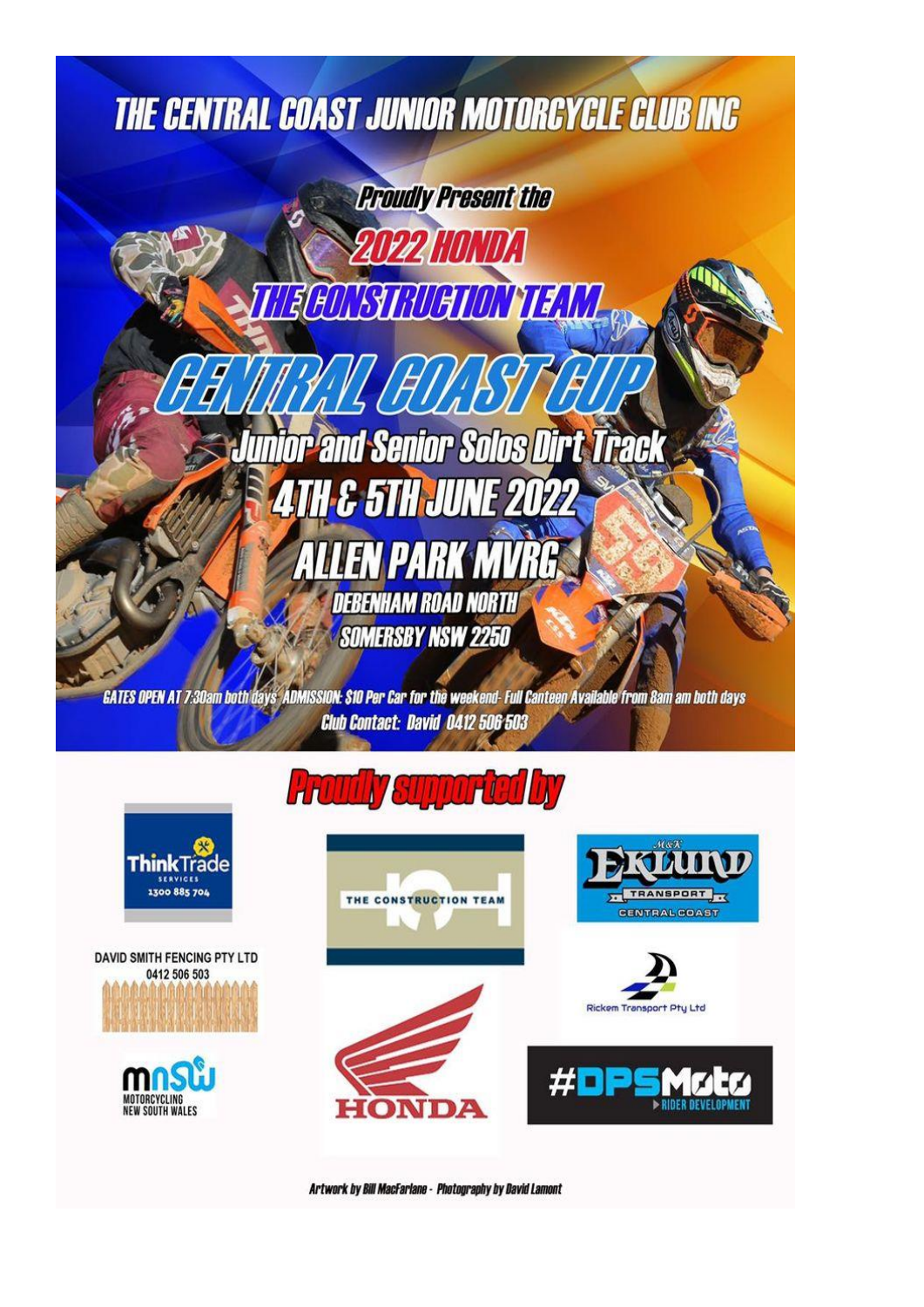## Results

## **2022 Central Coast Cup. 85cc 2 stroke & 150cc 4 stroke Small Wheel 9 to u13yrs Event Sponsor: M & K Eklund Transport**

|            |           |                 | Rd |               | Rd |        | Rd |               | Rd |        | Rd |        | Total         |                 |
|------------|-----------|-----------------|----|---------------|----|--------|----|---------------|----|--------|----|--------|---------------|-----------------|
| No.        |           | Name<br>Hope-   | 1  | <b>Points</b> | 2  | Points | 3  | <b>Points</b> | 4  | Points | 5  | Points | <b>Points</b> | Place           |
| 09         | Hugh      | Hodgetts        | 2  | 22            |    | 25     |    | 25            |    | 25     |    | 25     | 122           | 1st             |
| 49         | Preston   | Craft           |    | 25            | 2  | 22     | 2  | 22            | 2  | 22     | 2  | 22     | 113           | 2 <sub>nd</sub> |
| 48         | Valentino | Knezovic        | 3  | 20            | 3  | 20     | 4  | 18            | 3  | 20     | 4  | 18     | 96            | 3rd             |
| <b>B22</b> | Bailey    | Carpenter       | 4  | 18            | 4  | 18     | 5  | 16            | 4  | 18     | 3  | 20     | 90            |                 |
| 90         | Zac       | <b>Brady</b>    | 5  | 16            | 5  | 16     | 3  | 20            | 6  | 15     | 5  | 16     | 83            |                 |
| 50         | Aiden     | Dippelsmann     | 6  | 15            | 6  | 15     | 6  | 15            | 5  | 16     | 6  | 15     | 76            |                 |
| 238        | Cruze     | <b>Balcombe</b> |    | 14            | 7  | 14     |    | 14            | 7  | 14     |    | 0      | 56            |                 |
| 126        | Mason     | <b>Botham</b>   | 8  | 13            |    | 0      | 8  | 13            |    |        |    | 0      | 26            |                 |

#### **50cc Auto Division 2. 7 - U9 Years Event Sponsor: Castle Trophies**

|     |                |            | Rd |               | Rd |               | Rd |        | Rd |        | Rd |               | Total         |                 |
|-----|----------------|------------|----|---------------|----|---------------|----|--------|----|--------|----|---------------|---------------|-----------------|
| No  |                | Name       |    | <b>Points</b> | 2  | <b>Points</b> | 3  | Points | 4  | Points | 5  | <b>Points</b> | <b>Points</b> | Place           |
| 47  | Theo           | Afeaki     |    | 25            |    | 25            |    | 25     |    | 25     |    | 25            | 125           | 1st             |
| 104 | <b>Braxsen</b> | Anderson   | 2  | 22            | 3  | 20            | 2  | 22     | 2  | 22     | 2  | 22            | 108           | 2 <sub>nd</sub> |
| 21  | Llevton        | Roughley   | 4  | 18            | 6  | 15            | 5  | 16     | 6  | 15     | 4  | 18            | 82            | 3rd             |
| 287 | Mckewan        | Cunningham | 5  | 16            | 5  | 16            | 6  | 15     | 4  | 18     |    | 14            | 79            |                 |
| 61  | Quade          | Pringle    | 3  | 20            | 4  | 18            | 4  | 18     | 3  | 20     |    | 0             | 76            |                 |
| 99  | Saxon          | O'Neill    | 0  | 0             | 2  | 22            | 3  | 20     | 8  | 13     | 3  | 20            | 75            |                 |
| 275 | <b>Hudson</b>  | Gould      | 6  | 15            |    | 14            |    | 14     | 5  | 16     | 5  | 16            | 75            |                 |
| 727 | Boston         | Howarde    |    | 14            | 8  | 13            | 8  | 13     |    | 14     | 6  | 15            | 69            |                 |

## **100ccto 150cc 2 Stroke 13 –U16 Years**

#### **Event Sponsor: Rickem Transport Pty Ltd**

|     |       |            |   |        | Rd             |        | Rd                         |        | Rd             |        | Rd             |        | Total               |                |
|-----|-------|------------|---|--------|----------------|--------|----------------------------|--------|----------------|--------|----------------|--------|---------------------|----------------|
| No  |       | Name       |   | Points | $\overline{2}$ | Points | $\mathbf{3}$               | Points | 4              | Points | - 5            | Points | <b>Points</b> Place |                |
| 122 | Codv  | Lewis      |   | 25     | $\overline{2}$ | 22     | $\overline{\phantom{0}}^2$ | 22     | $\overline{1}$ | 25     |                | 25     | 119                 | 1st            |
| 521 | Jhett | Calderwood | 2 | 22     |                | 25     | $\blacksquare$             | 25     | -2             | 22     | $\overline{2}$ | 22     |                     | <b>116</b> 2nd |
|     | James | Wood       | 3 | 20     | - 3            | 20     | $\overline{\mathbf{3}}$    | 20     | - 3            | 20     | - 3            | 20     |                     | <b>100</b> 3rd |
|     |       |            |   |        |                |        |                            |        |                |        |                |        |                     |                |

### **65cc. 7 – U9 Years**

## **Sponsor: Central Coast Junior Club**

|     |                |          | Rd |               | Rd |               | Rd |        | Rd |               | Rd |               | Total         |       |
|-----|----------------|----------|----|---------------|----|---------------|----|--------|----|---------------|----|---------------|---------------|-------|
| no  |                | Name     |    | <b>Points</b> |    | <b>Points</b> | -3 | Points | 4  | <b>Points</b> | 5  | <b>Points</b> | <b>Points</b> | Place |
| 47  | Theo           | Afeaki   |    | 25            |    | 25            |    | 25     |    | 25            |    | 25            | 125           | 1st   |
| 444 | Kaiden         | Lantry   |    | 22            | 2  | 22            | -2 | 22     | 2  | 22            | 2  | 22            | 110           | 2nd   |
| 888 | <b>Braxson</b> | Jones    | 3  | 20            | 4  | 18            | 3  | 20     | 3  | 20            | 3  | 20            | 98            | 3rd   |
| 99  | Saxon          | O'Neill  | 5  | 16            | 3  | 20            | 4  | 18     | 5  | 16            | 5  | 16            | 86            |       |
| 43  | Elijah         | Portelli | 4  | 18            | 6  | 15            | 6  | 15     | 4  | 18            | 4  | 18            | 84            |       |
| 61  | Quade          | Pringle  | 6  | 15            | 5  | 16            | 5  | 16     | 6  | 15            | 6  | 15            | 77            |       |

#### **Junior Mix**

## **Event Sponsor: Colin Adams**

|           |         |               |          |          | Rd                         |           | Rd                      |          | Rd   |           | Rd                      |        | Total               |                |
|-----------|---------|---------------|----------|----------|----------------------------|-----------|-------------------------|----------|------|-----------|-------------------------|--------|---------------------|----------------|
| <b>No</b> |         | Name          |          | Points 2 |                            | Points    | $\overline{\mathbf{3}}$ | Points 4 |      | Points 5  |                         | Points | <b>Points</b> Place |                |
| 296       | Thoren  | Openshaw      | $\sim$ 1 | - 25     | $\sim$ 1 $\sim$            |           | 25 1                    |          | 25 1 | -25       | $\overline{1}$          | 25     | <b>125</b> 1st      |                |
| 334       | Katarna | Robinson      | 2        | -22      | $\overline{2}$             |           | 22 2                    |          | 22 2 | 22        | $\overline{2}$          | 22     |                     | <b>110</b> 2nd |
| 855       | Blaize  | Stark - Szabo | 3        | 20       | $\overline{\phantom{a}}$ 3 | <b>20</b> | 3 <sup>3</sup>          | 20       | - 3  | <b>20</b> | $\overline{\mathbf{3}}$ | 20     | 100                 | - 3rd          |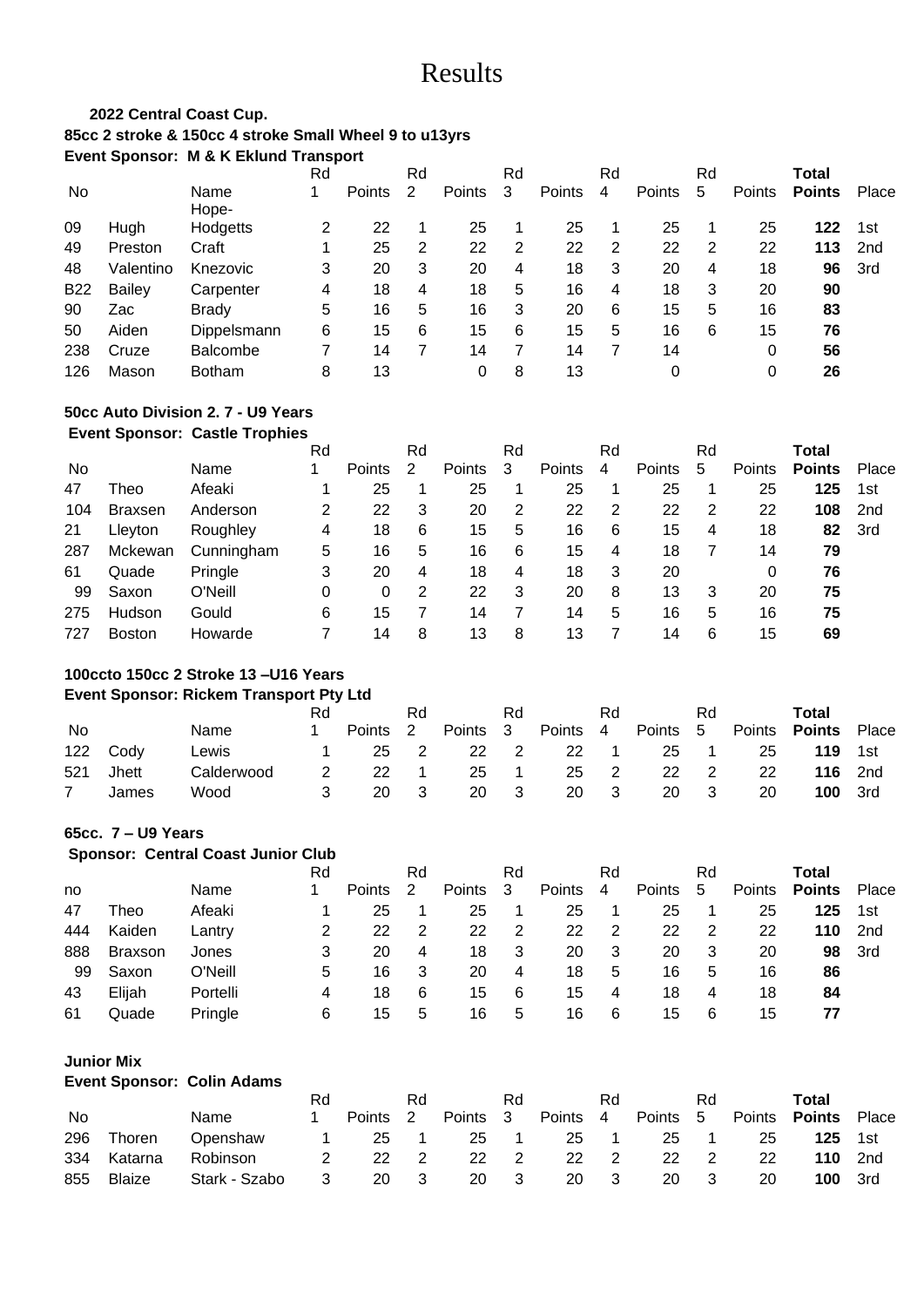## **65cc. 9 – U13 Years**

#### **Event Sponsor: Coast Motorcycle Centre**

|            |         |                                              | Rd |        | Rd |               | Rd |        | Rd  |               | Rd |        | Total         |                 |
|------------|---------|----------------------------------------------|----|--------|----|---------------|----|--------|-----|---------------|----|--------|---------------|-----------------|
| No.        |         | Name                                         |    | Points | 2  | <b>Points</b> | 3  | Points | 4   | <b>Points</b> | 5  | Points | <b>Points</b> | Place           |
| 49         | Preston | Craft                                        | 2  | 22     |    | 25            | 1  | 25     |     | 25            |    | 25     | 122           | 1st             |
| 213        | Cooper  | Antone                                       |    | 25     | 3  | 20            | 4  | 18     | 2   | 22            | 2  | 22     | 107           | 2 <sub>nd</sub> |
| 11         | William | Wiggins                                      | 6  | 15     | 2  | 22            | 3  | 20     | 3   | 20            | 3  | 20     | 97            | 3rd             |
| 79         | Henry   | Petheram                                     | 3  | 20     | 5  | 16            | 2  | 22     |     | 14            | 4  | 18     | 90            |                 |
| 125        | Koby    | Erich                                        | 5  | 16     | 4  | 18            | 5  | 16     | 4   | 18            | 5  | 16     | 84            |                 |
| 700        | Jack    | <b>Bowden</b>                                | 7  | 14     | 7  | 14            |    | 14     | 5   | 16            | 7  | 14     | 72            |                 |
| <b>B22</b> | Bailey  | Carpenter                                    | 4  | 18     | 6  | 15            | 6  | 15     | 6   | 15            |    | 0      | 63            |                 |
| 22         | Aliyah  | Goulding                                     | 9  | 12     | 8  | 13            | 8  | 13     |     | 0             | 6  | 15     | 53            |                 |
| 238        | Cruze   | <b>Balcombe</b>                              | 8  | 13     | 9  | 12            | 9  | 12     | dnf | 0             |    | 0      | 37            |                 |
| 126        | Mason   | <b>Botham</b>                                | 10 | 11     | 10 | 11            | 10 | 11     |     | 0             |    | 0      | 33            |                 |
|            |         | $OEn = A.$ Charles Med 7 to $14.0 \cdot \mu$ |    |        |    |               |    |        |     |               |    |        |               |                 |

## **85cc 4 Stroke Mod 7 to u12yrs**

## **Event Sponsor: Central Coast Junior Club**

|     |         |              | Rd |        | Rd |        | Rd |        | Rd |               | Rd |        | Total         |       |
|-----|---------|--------------|----|--------|----|--------|----|--------|----|---------------|----|--------|---------------|-------|
| No  |         | Name         |    | Points | 2  | Points | -3 | Points | 4  | <b>Points</b> | 5  | Points | <b>Points</b> | Place |
| 125 | Koby    | Erich        |    | 25     |    | 22     | 3  | 20     | 3  | 20            |    | 22     | 109           | 1st   |
| 47  | Theo    | Afeaki       | 3  | 20     | 4  | 18     | 2  | 22     |    | 25            | 3  | 20     | 105           | 2nd   |
| 49  | Preston | Craft        | 5  | 16     | 3  | 20     |    | 25     | 4  | 18            | 5  | 16     | 95            | 3rd   |
| 11  | William | Wiggins      |    | 22     |    | 25     |    | 0      |    | 22            |    | 25     | 94            |       |
| 90  | Zac     | <b>Brady</b> | 4  | 18     | 5  | 16     | 4  | 18     | 5  | 16            |    | 18     | 86            |       |
| 398 | Cruz    | George       | 6  | 15     | 6  | 15     | 5  | 16     | 6  | 15            | 6  | 15     | 76            |       |

## **200cc to 250cc 4 stroke 13 - U16 Years**

## **Event Sponsor: Honda**

|     |           |            | Rd |        | Rd |               | Rd             |        | Rd |               | Rd |        | Total         |                 |
|-----|-----------|------------|----|--------|----|---------------|----------------|--------|----|---------------|----|--------|---------------|-----------------|
| No  |           | Name       |    | Points | 2  | <b>Points</b> | 3              | Points | 4  | <b>Points</b> | 5  | Points | <b>Points</b> | Place           |
| 122 | Cody      | Lewis      |    | 25     | 3  | 20            | 1              | 25     | 2  | 22            |    | 25     | 117           | 1st             |
| 105 | Cameron   | Dunker     | 2  | 22     |    | 25            | 5              | 16     |    | 25            | 4  | 18     | 106           | 2 <sub>nd</sub> |
| 107 | Alexander | Adamson    | 3  | 20     | 2  | 22            | $\overline{2}$ | 22     | 3  | 20            | 3  | 20     | 104           | 3rd             |
| 521 | Jhett     | Calderwood | 6  | 15     | 4  | 18            | 3              | 20     | 4  | 18            | 2  | 22     | 93            |                 |
| 555 | Lachlan   | Russell    | 5  | 16     | 5  | 16            | 4              | 18     | 5  | 16            | 5  | 16     | 82            |                 |
| 296 | Thoren    | Openshaw   | 4  | 18     | 8  | 13            | 7              | 14     | 8  | 13            | 6  | 15     | 73            |                 |
| 27  | Jayden    | Holder     |    | 14     | 9  | 12            | 6              | 15     | 6  | 15            | 7  | 14     | 70            |                 |
| 7   | James     | Wood       | 8  | 13     | 7  | 14            | 8              | 13     | 9  | 12            | 9  | 12     | 64            |                 |
| 41  | Tristan   | Avres      | 9  | 12     | 11 | 10            | 10             | 11     | 10 | 11            | 10 | 11     | 55            |                 |
| 19  | Cody      | Wilby      | 0  | 0      | 6  | 15            | 9              | 12     | 7  | 14            | 8  | 13     | 54            |                 |
| 334 | Katarna   | Robinson   | 10 | 11     | 10 | 11            | 11             | 10     | 11 | 10            | 11 | 10     | 52            |                 |
| M09 | Mylie     | Robinson   | 11 | 10     | 12 | 9             | 12             | 9      | 12 | 9             | 12 | 9      | 46            |                 |

#### **Senior Mix**

**Event Sponsor: Central Coast Junior Club** 

|     |         |                | Rd |               | Rd         |        | Rd |               | Rd |               | Rd |        | Total         |       |
|-----|---------|----------------|----|---------------|------------|--------|----|---------------|----|---------------|----|--------|---------------|-------|
| No  |         | Name           |    | <b>Points</b> | 2          | Points | -3 | <b>Points</b> | 4  | <b>Points</b> | 5  | Points | <b>Points</b> | Place |
| 24  | Noah    | Cardinale      |    | 25            |            | 25     |    | 25            |    | 25            |    | 25     | 125           | 1st   |
| 983 | Zachary | Wallace        |    | 22            | 2          | 22     | 2  | 22            | 3  | 20            | 3  | 20     | 106           | 2nd   |
| 226 | Caleb   | Wilkes         | 3  | 20            | 3          | 20     | 3  | 20            | 2  | 22            |    | 22     | 104           | 3rd   |
| 103 | Sam     | Laguzza        | 4  | 18            | <b>DNF</b> |        | 4  | 18            | 4  | 18            | 4  | 18     | 72            |       |
| 14  | Ross    | <b>Merrick</b> | 5. | 16            | 4          | 18     | 5  | 16            |    |               |    | 0      | 50            |       |
| 33  | David   | Eklund         | 6  | 15            | 5          | 16     |    |               |    |               |    | 0      | 31            |       |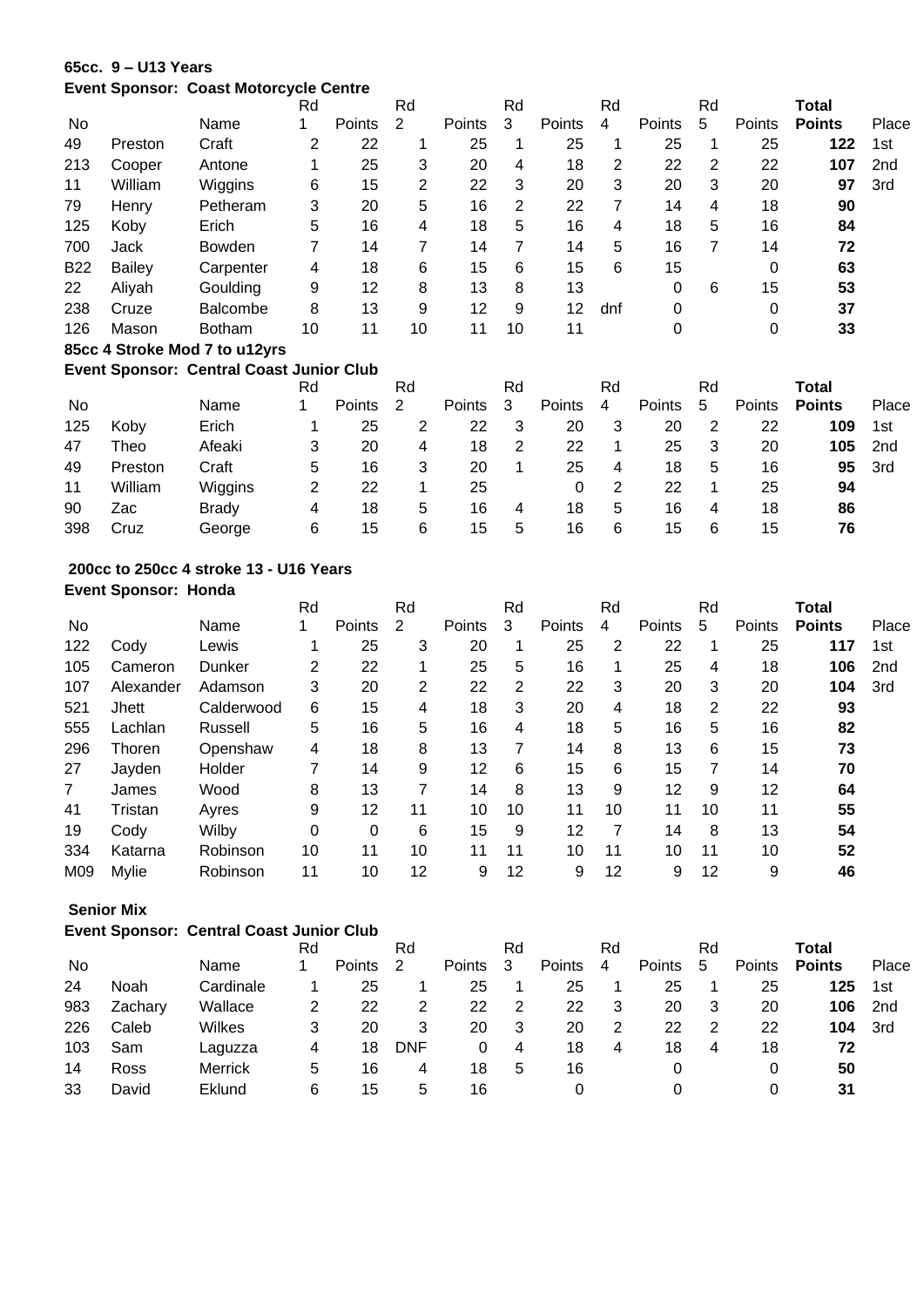## **FINAL 85cc 2 Stroke & 150cc 4 Stroke 9 to U13 Years BW** Sponsored by **DB Kustomz**

| <b>Bike No</b> |           | Name          |    |  |
|----------------|-----------|---------------|----|--|
| 06             | Hugh      | Hope-Hodgetts | 1  |  |
| 48             | Valentino | Knezovic      | 2  |  |
| 173            | Beau      | Bailey        | 3  |  |
| 24             | Gage      | Gower         | 4  |  |
| 49             | Preston   | Craft         | 5  |  |
| <b>B22</b>     | Bailey    | Carpenter     | 6  |  |
| 13             | Tyson     | Erich         | 7  |  |
| 90             | Zac       | <b>Brady</b>  | 8  |  |
| 50             | Aiden     | Dippelsmann   | 9  |  |
| 79             | Henry     | Petheram      | 10 |  |
| 103            | Jacob     | Adamson       | 11 |  |

### **FINAL**

## **Pro 450cc Sponsor: David Smith Fencing Pty Ltd**

| <b>Bike No</b> |              | Name            |              |
|----------------|--------------|-----------------|--------------|
| 24             | Noah         | Cardinale       | $\mathbf{1}$ |
| 120            | Luke         | <b>Bush</b>     | 2            |
| 264            | Peter        | Smith           | 3            |
| 182            | Daniel       | <b>Bartlett</b> | 4            |
| 983            | Zachary      | Wallace         | 5            |
| 219            | <b>Blake</b> | Garland         | 6            |
| 257            | Taylor       | Poole           | 7            |
| 42             | Jacob        | Harding         | 8            |
| 426            | David        | Smith           | dns          |
| 101            | Andre        | Papa            | dns          |
| 74             | Corey        | <b>Bartlett</b> | dns          |
| 318            | Nash         | Dorratt-Mavin   | dns          |

## **MX Open**

#### **Sponsored by: The Construction Team**

| 24  | Noah         | Cardinale       | 1ST             |
|-----|--------------|-----------------|-----------------|
| 612 | Jayden       | Rodgers         | 2 <sub>nd</sub> |
| 426 | David        | Smith           | 3rd             |
| 120 | Luke         | <b>Bush</b>     | 4th             |
| 257 | Taylor       | Poole           | 5th             |
| 74  | Corey        | <b>Bartlett</b> | 6th             |
| 318 | <b>Nash</b>  | Dorratt-Mavin   | 7th             |
| 182 | Daniel       | <b>Bartlett</b> | 8th             |
| 101 | Andre        | Papa            | 9th             |
| 219 | <b>Blake</b> | Garland         | 10th            |
| 983 | Zachary      | Wallace         | bnf             |
| 56  | Zac          | Campbell        | dns             |